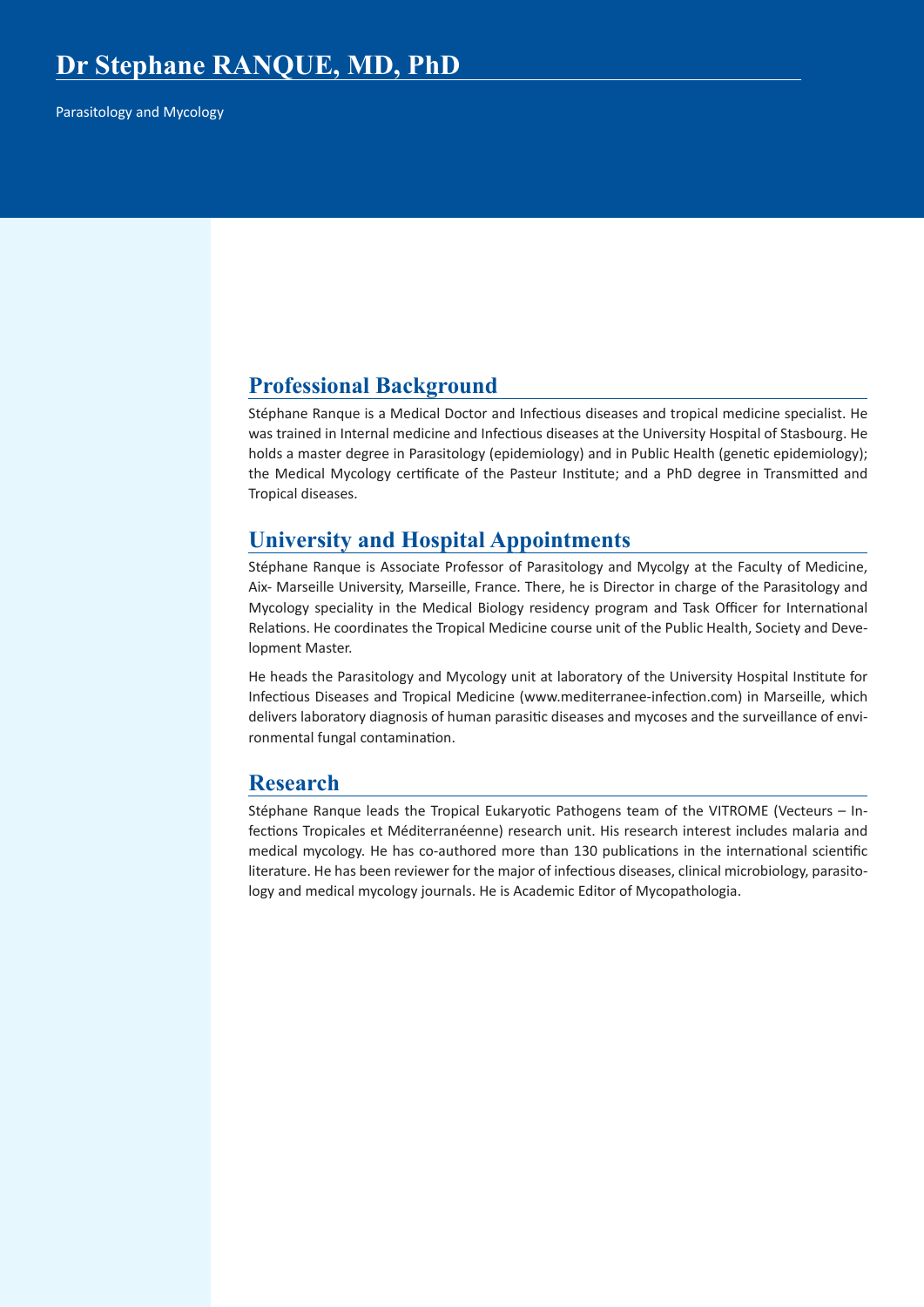# **Bibliometrics on April 2107**

### **GoogleScholar**

| Nombre de citations par an                                                                          | <b>Citations</b><br>340 | Toutes | Depuis 2012 |
|-----------------------------------------------------------------------------------------------------|-------------------------|--------|-------------|
| $\equiv$                                                                                            | Citations<br>255        | 2014   | 1400        |
|                                                                                                     | indice h<br>170         | 25     | 20          |
| 1998 1999 2000 2001 2002 2003 2004 2005 2006 2007 2008 2009 2010 2011 2012 2013 2014 2015 2016 2017 | indice i10              | 54     | 43          |

#### **Web of Science Core Collection**



- 1. GARCIA A, ABEL L, COT M, **RANQUE S**, RICHARD P, BOUSS-INESQ M, CHIPPAUX J-P. Longitudinal survey of Loa loa filariasis in South Cameroon: long term durability and factors influencing individual microfilarial status. Am J Trop Med Hyg, 1995, 52(4): 370-375.
- 2. DUCORPS M, GARDON-WENDEL N, **RANQUE S**, NDONG W, BOUSSINESQ M, GARDON J, SCHNEIDER D, CHIPPAUX J-P. Effets secondaires du traitement de la loase hypermicrofilarémique par l'ivermectine. Bull Soc Path Ex, 1995, 88: 105-112.
- 3. **RANQUE S**, GARCIA A, BOUSSINESQ M, GARDON J, KAMG-NO J, CHIPPAUX J-P. Decreased prevalence and intensity of Loa loa infection in a community treated with ivermectin every three month for two years. Trans R Soc Trop Med Hyg, 1996, 90: 429-430.
- 4. LECOZ C, BRAEKEN C, CAILLE A, **RANQUE S**, KREMER M, GROSSHANS E. Cas pour diagnostic. Ann Dermatol Venereol, 1996, 123: 274-5.
- 5. **RANQUE S**, CANDOLFI E, HIMY R. Diagnostic et conduite à tenir devant une hyperéosinophilie parasitaire. Presse Méd, 1998, 27: 370-5.
- 6. CHIPPAUX J-P, BOUSSINESQ M, **RANQUE S**, SCHNEIDER D. Incidence de l'onchocercose chez des sujets provenant de régions non endémiques et migrant dans une zone hyperendémique. Bull Soc Path Ex, 1998, 91(2): 173-174.
- 7. GARCIA A, COT M, CHIPPAUX J-P, **RANQUE S**, FEINGOLD J, DEMENAIS F, ABEL L. Genetic control of blood infection levels in human malaria: evidence for a complex genetic model. Am J Trop Med Hyg 1998, 58(4): 480-488.
- 8. J-P CHIPPAUX, BOUCHITE B, BOUSSINESQ M, **RANQUE S**, BALDET T, DEMANOU M. Impact of repeated large-scale ivermectin treatments on the transmission of Loa loa. Trans R. Soc Trop Med Hyg 1998, 92(4): 454-459.
- 9. GARCIA A, ABEL L, COT M, RICHARD P, **RANQUE S**, FEIN-GOLD J, DEMENAIS F, BOUSSINESQ M, CHIPPAUX J-P. Genetic epidemiology of host predisposition microfilaraemia in human loiasis. Trop Med Int Health 1999, 4(8): 565-574.
- 10. **Ranque S**, Faugère b, Pozio E, La Rosa G, Tamburrini a, Pellissier J-F, Brouqui P. Trichinella pseudospiralis outbreak in France. Emerg Infect Dis 2000,6(5): 543-547.
- 11. Parola P, **Ranque S**, Badiaga S, Niang M, Blin O, Charbit JJ, Delmont J, and Brouqui P. Controlled trial of 3-day quinine-clindamycin treatment or 7-day quinine treatment for adult travelers with uncomplicated falciparum malaria imported from the tropics. Antimicrob Agents Chemother 2001 45(3): 932-935.
- 12. **Ranque S**. The treatment of babesiosis. N Engl J Med 2001; 344(10): 773-4.
- 13. **Ranque S**, Chippaux J-P, Garcia A, Boussinesq M. Follow-up of Ascaris lumbricoides and Trichiuris trichura infections in children living in a community treated with ivermectin at 3-monthly intervals. Ann Trop Med Parasitol 2001; 95(4):389-393.
- 14. **Ranque S**. Foie et paludisme. Rev Prat 2001, 51(19) : 2103.
- 15. **Ranque S**, Dessein A. Schistosomose à Schistosoma mansoni. Rev Prat 2001, 51(19): 2099-2103.
- 16. **Ranque S**, Badiaga S, Delmont J, Brouqui P. Triangular test applied to the clinical trial of azithromycin against relapses in Plasmodium vivax infections. Malaria Journal 2002, 1:13.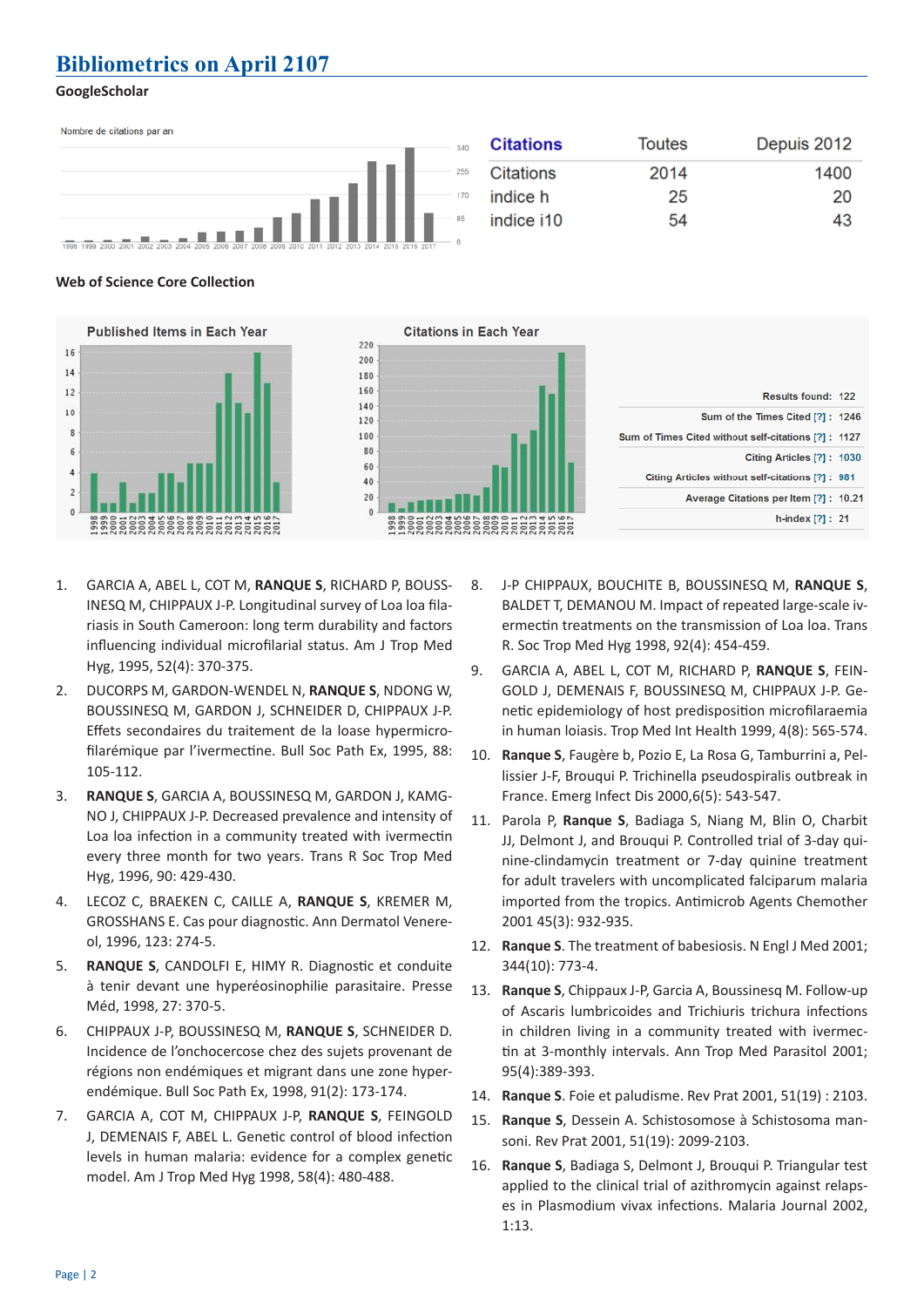- 17. Adehossi E, **Ranque S**, Brouqui P. Le traitement des prostatites. Rev Med Interne 2002, 23(12): 999-1005.
- 18. Adehossi E, Parola P, Foucault C, Delmont J, Brouqui P, Badiaga S, **Ranque S**. Three-day quinine-clindamycin treatment of uncomplicated falciparum malaria imported from the tropics. Antimicrob Agents Chemother 2003 47(3): 1173.
- 19. Ménard A, Dos Santos G, Dekumyoy P, **Ranque S**, Bricaire F, Delmont J, Danis M, Caumes E. Imported cutaneous gnathostomiasis: report of 5 cases. Trans R Soc Trop Med Hyg 2003 97(2): 200-202.
- 20. **RANQUE S**, SAFEUKUI-NOUBISSI I, POUDIOUGOU B, KEITA M, TRAORÉ A, TRAORÉ D, DIAKITÉ M, CISSÉ MB, KEITA M, DESSEIN AJ, DOUMBO OK. Risk factors for severe malaria in Bamako, Mali: a matched case-control study. Microbes Infect 2004 6(6): 572-578.
- 21. **Ranque S**, Gazin P, Delmont J. Schistosomose et tourisme en pays Dogon, Mali. Med Trop 2004 64(1):31-32.
- 22. **Ranque S**, Molet B, Christmann D, Candolfi E. In vitro testing of azithromycin and dirithromycin against axenic Entamoeba histolytica. Eur J Clin Microbiol Infect Dis 2004 23(12): 932-933.
- 23. **Ranque S**, Safeukui-Noubissi I, Poudiougou B, Traoré A, Keita M, Traoré D, Diakité M, Cissé MB, Keita M, Doumbo OK, Dessein AJ. Familial aggregation of cerebral malaria and severe malarial anemia. J Infect Dis 2005 191(5): 799- 804.
- 24. Gaudart J, Poudiougou B, **Ranque S**, Doumbo O. Oblique decision trees for spatial pattern detection: optimal algorithm, and application to geographical partitioning. BMC Medical Research Methodology 2005 18(1);5:22.
- 25. **Ranque S**, Marchou B, Malvy D, Adehossi E, Laganier R, Tissot-Dupont H, Lotte A, Dydymsky S, Durant J, Stahl J-P, Bosseray A, Gaillat J, Sotto A, Cazorla C, Ragneau J-M, Brouqui P, Delmont J for the Infectio-Sud Group. Treatment of imported malaria in adults: a multicentre study in France; QJM-Int J Med 2005 98(10):737-743.
- 26. Foucault C, **Ranque S**, Badiaga S, Rovery C, Raoult D, Brouqui P. Oral ivermectin for body lice treatment. J Infect Dis 2006 193(3):474-476.
- 27. Laibe S, **Ranque S**, Curtillet C, Faraut F, Dumon H, Franck J. Timely diagnosis of disseminated toxoplasmosis through sputum examination. J Clin Microbiol 2006 44(2): 646-648.
- 28. Gaudart J, Poudiougou B, Dicko A, **Ranque S**, Touré O, Sagara I, Diallo M, Diawara S, Ouattara A, Diakité M, Giusiano B, Doumbo O. Space-time clustering of childhood malaria at household level: a dynamic cohort in a Mali village. BMC Public Health. 2006 6:286.
- 29. Cabantous S, Doumbo O, **Ranque S**, Poudiougou B, Traore A, Hou X, Keita MM, Cisse MB, Dessein AJ, Marquet S. Alleles 308A and 238A in the tumor necrosis factor alpha gene promoter do not increase the risk of severe malaria in children with Plasmodium falciparum infection in Mali. Infect Immun 2006 74(12):7040-2.
- 30. Jubin V, Stremler-Lebel N, **Ranque S**, Sarles J, Dubus J-C. Facteurs de risque d'événements aspergillaires chez les enfants atteints de mucoviscidose. Revue française d'allergologie et d'immunologie clinique 2006 46(6): 588-601.
- 31. Gaudart J, Giorgi R, Poudiougou B, Touré O, **Ranque S**, Doumbo O, Demongeot J. Spatial cluster detection without point source specification: the use of five methods and comparison of their results. Rev Epidemiol Sante Publique 2007 55(4):297-306.
- 32. Genot S, Franck J, Forel JM, Rebaudet S, Ajzenberg D, Maues de Paula A, Dardé ML, Stein A, **Ranque S**. Severe Toxoplasma gondii I/III recombinant genotype encephalitis in a HIV patient. J Clin Microbiol 2007 45(9):3138-40.
- 33. **Ranque S**, Parola P, Adehossi E, Brouqui P, Delmont J. Mefloquine versus 3-days oral quinine-clindamycin in uncomplicated imported falciparum malaria. J Travel Med Inf Dis 2007 5(5):306-9.
- 34. **Ranque S**, Pelletier R, Michel-Nguyen A, Dromer F. Platelia Aspergillus assay for diagnosis of disseminated histoplasmosis. Eur J Clin Microbiol Infect Dis 2007 26(12):941-3.
- 35. Metellus P, Laghmari M, Fuentes S, Eusebio A, Adetchessi T, **Ranque S**, Bouvier C, Dufour H, Grisoli F. Successful treatment of a giant isolated cerebral mucormycotic (zygomycotic) abscess using endoscopic debridement: case report and therapeutic considerations. Surg Neurol 2008 69(5):510-5.
- 36. **Ranque S**, Poudiougou B, Traoré A, Keita, Oumar AA, Safeukui I, Marquet S, Cabantous S, Diakité M, Mintha D, Cissé MB, Keita MM, Dessein AJ, Doumbo OK. Life-threatening malaria in African children, a prospective study in a mesoendemic urban setting. Pediatric Inf Dis J 2008 27(2):130-5.
- 37. Persat F, **Ranque S**, Derouin F, Michel-Nguyen A, Picot S, Sulahian A. Contribution of the (1-> 3)-b-D-Glucan assay for the diagnosis of invasive fungal infections. J Clin Microbiol 2008 46(3): 1009-13.
- 38. Coulibaly B, Gautier G, Fuentes S, **Ranque S**, Bouvier C. Neurocysticercose cerebrale au stade de degenerescence : diagnostic differentiel des metastases cerebrales. Rev Neurol (Paris) 2008 164(11):948-52.
- 39. Grenouillet F, Botterel F, Crouzet J, Larosa F, Hicheri Y, Forel JM, Helias P, **Ranque S**, Delhaes L. Scedosporium prolificans: an emerging pathogen in France? Med Mycol 2009; 47(4):343-50.
- 40. **Ranque S**, Garcia-Hermoso D, Michel-nguyen A, Dumon H. Isolation of Trichoderma atroviride from a liver transplant. J Med Mycol 2008 18: 234-236.
- 41. Michel-Nguyen A, Favel A, E. Dannaoui E, Duhamel C, Garcia-Hermoso D, **Ranque S**. Isolement d'Exophiala dermatitidis dans des prélèvements d'origine pulmonaire : à propos de six patients. J Med Mycol 2008 19: 34-39.
- 42. Persat F, **Ranque S**. Intérêts et limites du sérodiagnostic fongique. La Lettre de l'Infectiologue 2009 24:8-18.
- 43. Gaudart J, Touré O, Dessay N, Dicko A, **Ranque S**, Forest L, Demongeot J, Doumbo OK. Modelling malaria incidence with environmental dependency in a locality of Sudanese savannah area, Mali. Malaria Journal 2009, 8:61.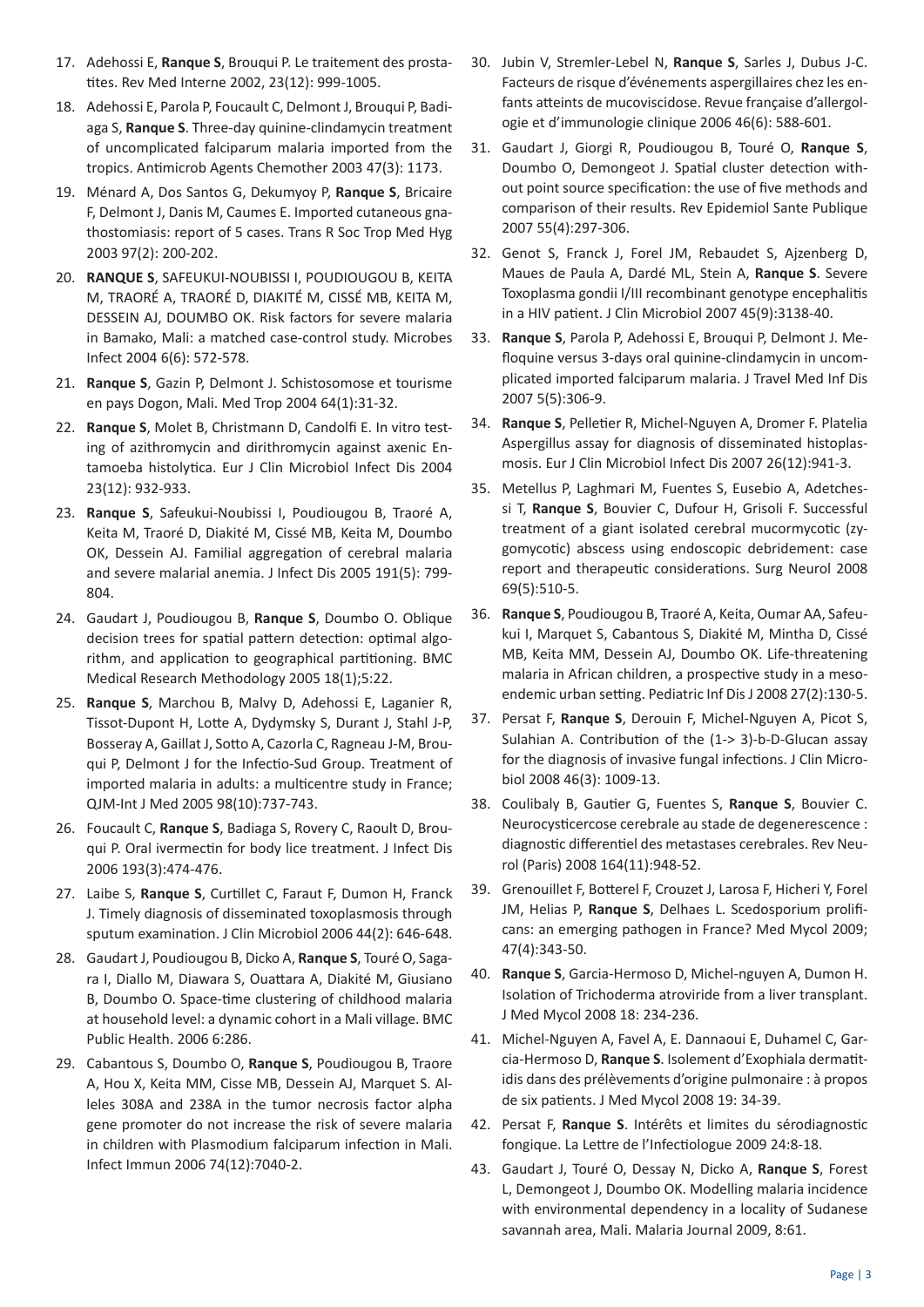- 44. Perret-Court A, Coulibaly B, **Ranque S**, Bouvier C, Lena G, Coze C, Verschuur A. Intradural dirofilariasis mimicking a Langerhans cell histiocytosis tumor. Pediatr Blood Cancer. 2009 53(3):485-7.
- 45. Khlif M, Mary C, Sellami H, Sellami A, Dumon H, Ayadi A, **Ranque S**. Evaluation of nested-PCR and real-time PCR assays for the diagnosis of candidemia. Clin Microbiol Infect 2009 15(7):656-61.
- 46. Mosnier E, Coulibaly B, Verschuur A, Bouvier C, Perret-Court A, Lena G, Coze C, Rumeau C, Dumon H, **Ranque S**. Localisation atypique de dirofilariose humaine. Feuillets de Biologie. 2010 LI(292):59-60.
- 47. Khlif M, Bogreau H, Michel-Nguyen A, Ayadi A, **Ranque S**. Candida albicans elevated caspofungin concentration phenotypes are not associated with microsatellite genotypes. Antimicrob Agents Chemother. 2010 54(3): 1365-8.
- 48. Hadrich I, Makni F, Ayadi a, **Ranque S**. Microsatellite typing to trace Aspergillus flavus infections in a hematology unit. J Clin Microbiol 2010 48(7): 2396-2701.
- 49. Jubin V, **Ranque S**, Stremler-Lebel N, Sarles J, Dubus JC. Risk factors for Aspergillus colonization and allergic bronchopulmonary aspergillosis in children with cystic fibrosis. Pediatric Pulmonology 2010 45(8):764–771.
- 50. Alhanout K, Brunel JM, **Ranque S**, Rolain JM. In vitro antifungal activity of aminosterols against moulds isolated from cystic fibrosis patients. J Antimicrob Chemother. 2010 65(6):1307-9.
- 51. Alhanout K, Djouhri L, Vidal N, Brunel JM, Piarroux R, **Ranque S**. In vitro activity of aminosterols against yeasts involved in blood stream infections. Med Mycol. 2010 49(2):121-5.
- 52. Mary C, Faraut F, Deniau M, Dereure J, Aoun K, **Ranque S**, Piarroux R. Frequency of drug resistance gene amplification in clinical Leishmania strains. Int J Microbiol. 2010 ;2010. pii: 819060. Epub 2010 Jul 12.
- 53. Borman AM, Palmer MD, Delhaes L, Carrère J, Favennec L, **Ranque S**, Gangneux JP, Horré R, Bouchara JP. Lack of standardization in the procedures for mycological examination of sputum samples from CF patients: a possible cause for variations in the prevalence of filamentous fungi. Med Mycol. 2010 48(O1):S88-S97.
- 54. Lortholary O, Obenga G, Biswas P, Caillot D, Chachaty E, Bienvenu AL, Cornet M, Greene J, Herbrecht R, Lacroix C, Grenouillet F, Raad I, Sitbon K, Troke P; French Mycoses Study Group. [Collaborators: Berger P, Bonnin A, Bougnoux ME, Brethon B, Breton A, Toulouse P, Cannas G, Dinh A, Kauffmann-Lacroix C, Legrand F, Petit A, Poirot JL, Pons D, Ranque S, Ribaux P, Vekhoff A, Wyplosz B.] International retrospective analysis of 73 cases of invasive fusariosis treated with voriconazole. Antimicrob Agents Chemother. 2010 54(10):4446-50.
- 55. Hadrich I, Mary C, Makni F, Elloumi M, Dumon H, Ayadi a, **Ranque S**. Comparison of PCR-ELISA and real-time PCR for the diagnosis of invasive aspergillosis in hematology patients. A nested case-control study. Med Mycol 2010 49(5):489-94.
- 56. Legris T, Massad M, Purgus R, Vacher-Coponat H, **Ranque S**, Girard N, Berland Y, Moal V. Immune reconstitution inflammatory syndrome mimicking relapsing cryptococcal meningitis in a renal transplant recipient. Transpl Infect Dis. 2010 13(3):303-8.
- 57. El Cheikh J, Castagna L, Wang L, Esterni B, Faucher C, Furst S, Duran S, Berger P, **Ranque S**, Mohty M, Blaise D. Once-weekly liposomal amphotericin B for prophylaxis of invasive fungal infection after graft-versus-host disease in allogeneic hematopoietic stem cell transplantation: a comparative retrospective single-center study. Hematol Oncol Stem Cell Ther. 2010 3(4):167-73.
- 58. Coulibaly O, Marinach-Patrice C, Cassagne C, Piarroux R, Mazier D, **Ranque S**. Pseudallescheria/Scedosporium complex species identification by Matrix-Assisted Laser Desorption Ionization Time-Of-Flight Mass Spectrometry. Med Mycol. 2011 49(6): 621–626.
- 59. Minodier P, Noël G, Tall M, Retornaz K, Piarroux R, Parzy D, **Ranque S**. Mefloquine for uncomplicated Plasmodium falciparum malaria in children. Pediatr Infect Dis J 2011, 30(10):883-6.
- 60. FAUCHER B, MIERMONT F, **RANQUE S**, FRANCK J, PIAR-ROUX R. Optimization of Toxoplasma gondii DNA extraction from amniotic fluid using NucliSENS easyMAG and comparison with QIAamp DNA minikit. Eur J Clin Microbiol Infect Dis. 2011 Sep 4. [Epub ahead of print]
- 61. Eldin C, Chiche L, Thomas G, Dicostanzo MP, Durand JM, Harle JR, **Ranque S**. Scedosporium apiospermum catheter-related soft-tissue infection: a case report and review of the literature. Med Mycol. 2012, 50(6):627-30.
- 62. CASSAGNE C, **RANQUE S**, NORMAND AC, FOURQUET P, THIEBAULT S, PLANARD C, HENDRICKX M, PIARROUX R. Mould routine identification in the clinical laboratory by matrix-assisted laser desorption ionization time-of-flight mass spectrometry. PLoS One. 2011 6(12):e28425.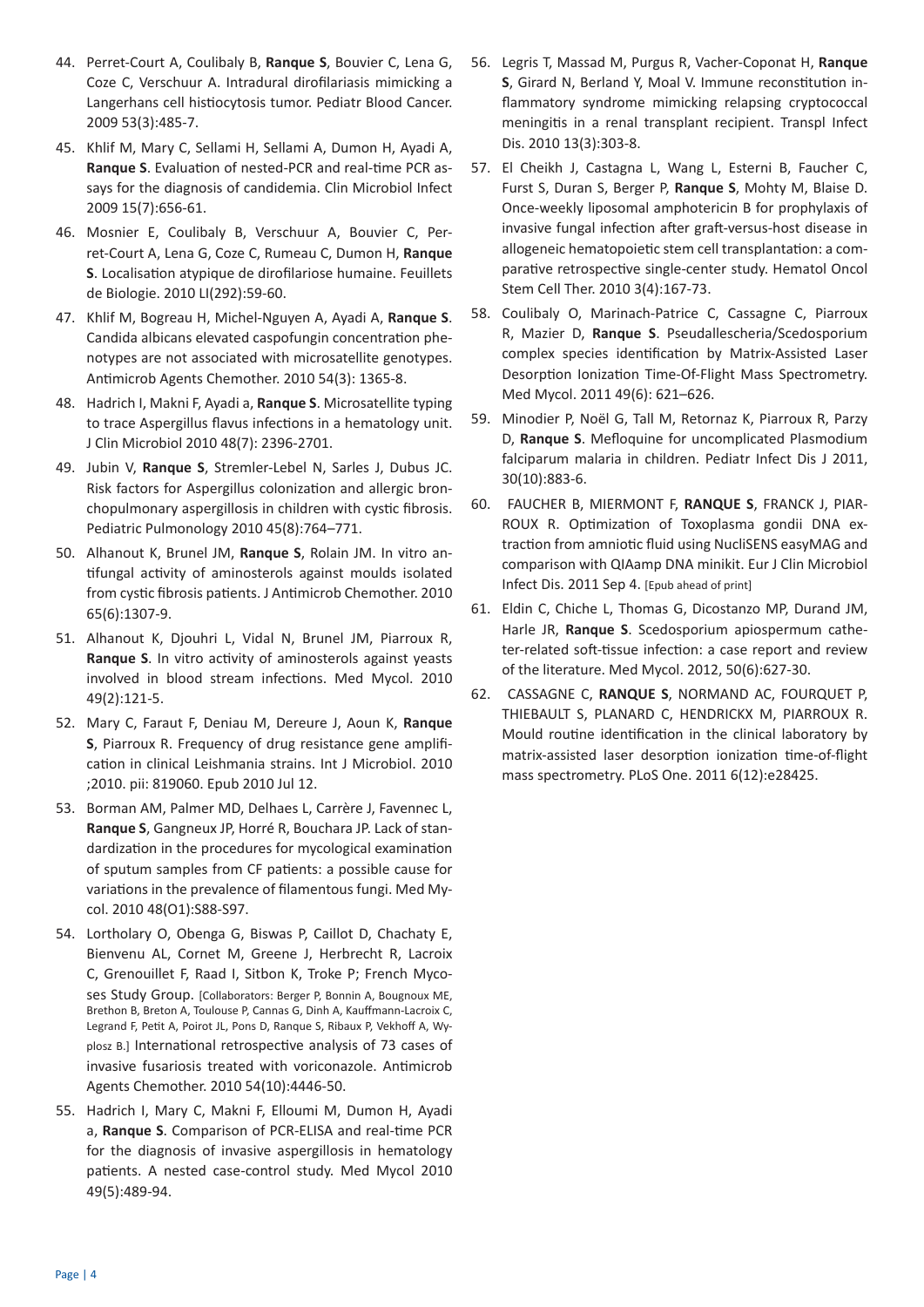- 63. LANTERNIER F, DANNAOUI E, MORIZOT G, ELIE C, GAR-CIA-HERMOSO D, HUERRE M, BITAR D, DROMER F, LORTHOLARY O; French Mycosis Study Group. [Collaborators: Freimann C, Rispal P, Lewandowski E, Chouaki T, Dupont H, Damaj G, Mertl P, Six P, Bouchara JP, Hitoto H, Ifrah N, Urban T, Carrelet T, Pellegrini Jp, Mosser A, Calmelet A, Braman F, Bordes D, Dussaucy A, Viel F, Grenouillet F, Blasco G, Legrand F, Navellou JC, Plouvier E, Tavernier L, Kantelip B, Kostrzewa A, Couprie B, Bebear Jp, Blanchart E, De Gabory L, Dupon M, Deminière C, Comar L, Peslin N, Cauvin JM, Ibara Gb, D'Alche-Gautier MJ, Duhamel C, Simons A, Canas F, Berger P, Frangi I, Denier P, Acher G, Barre M, Soler C, Bargues L, Brousse D, Perez JP, Afonso J, Pons D, Bay JO, Jacomet C, Dechelotte P, Bretagne S, Belhadj K, Quantin C, Caillot D, Derancourt M, Vogt JM, Peresse JF, Hornus E, Pinier Y, Gutnecht J, Pierchon F, Baron S, Fauconnier J, Lebeau B, Sahuc J, Courouble C, Morel P, Crenn D, Duquesne B, Sendid B, Berthon C, Coiteux V, Vergnenègre A, Ajzenberg D, Pommepuy I, Boubier Jb, Messy P, Bienvenu AL, Francxois Y, Michallet M, Peix Jl, Al Jijakli T, Meyer M, Bertrand M, Bardou VJ, Giovannini MH, Beylot B, Ranque S, Stein A, Masson S, Metellus P, Stoppa AM, Fiacre A, Kassab G, Amghar G, Michelon-Meslé C, Rispail P, Durand L, Alzahouri K, Machouart M, Debourgogne A, Witz D, Chassagne JF, Gerard A, Simon E, Carradot D, Antonioli D, Gay-Andrieu F, Corradini N, Daideri G, Gari-Toussaint M, Hyvernat H, Poiree M, Roger PM, Lechiche C, Lachaud L, Garcia A, Labbe S, Decroix P, Saada M, Billotet C, Kauffman-Lacroix C, Godet C, Decup D, Blanc D, Daragon H, Toubas D, Nérot C, Fresnel A, Carsin X, Gangneux JP, Arvieux C, Rioux N, Satre EP, Gineyt G, Fourre M, Rodrigues JM, Trombert B, Vercherin P, Raberin H, Cornillon J, Lucht F, Pietri D, Miquel PH, Binder F, Roeslin N, Letscher-Bru V, Dupeyron JP, Herbrecht R, Leclerc C, Michel C, Redier H, Molinier L, Cassaing S, Alvarez M, Esposito L, Marchou B, Brousset X, Uro-Coste E, Vérin I, Patoz P, Alfandari S, Lemaire X, Yazdanpanah Y, Froment X, Sunder S, Chandenier J, Gyan E, Benaoudia F, Le Magny D, Kohler J, Journel H, Deleau J, Selles P, Sini F, Doucet-Populaire F, Savale L, Bouges-Michel C, Chochillon C, Brugière O, Wolff M, Joly V, Adle- Biassette H, Baixench MT, Chatellier G, Cornet M, Péan Y, Meas T, Kania R, Lebihan C, Bougnoux ME, Fekkar A, Datry A, Bodin L, Samson Y, Brethon B, Develoux M, Isnard F, Pons-Pouchelle H, Lacroix C, Ribaud P, Xhaard A, Bergeron-Lafaurie A, Marie O, Pavie J, Raffoux E, Parrot A.]. A global analysis of mucormycosis in France: the RetroZygo Study (2005-2007). Clin Infect Dis. 2012, 54 Suppl 1:S35- 43.
- 64. **RANQUE S**, LACHAUD L, GARI-TOUSSAINT M, MI-CHEL-NGUYEN A, MALLIÉ M, GAUDART J, BERTOUT S. Interlaboratory Reproducibility of Etest amphotericin B and caspofungin yeast susceptibility testing and comparison with the CLSI Method. J Clin Microbiol. 2012 50(7):2305-9.
- 65. TROKE P, OBENGA G, GAUJOUX T, GOLDSCHMIDT P, BIEN-VENU AL, CORNET M, GRENOUILLET F, PONS D, **RANQUE S**, SITBON K, CHAUMEIL C, BORDERIE V, LORTHOLARYO. The efficacy of voriconazole in 24 ocular Fusarium infections. Infection. 2013, 41(1):15-20.
- 66. HADRICH I, MAKNI F, NEJI S, CHEIKHROUHOU F, BELLAAJ H, ELLOUMI M, AYADI A, **RANQUE S**. Amphotericin B in vitro resistance is associated with fatal Aspergillus flavus infection. Med Mycol. 2012, 50(8):829-34.
- 67. GUERVILLY C, ROCH A, **RANQUE S**, FOREL JM, HRAIECH S, XERIDAT F, ADDA M, PAPAZIAN L. A strategy based on galactomannan antigen detection and PCR for invasive pulmonary aspergillosis following influenza A (H1N1) pneumonia. J Infect. 2012, 65(5):470-3.
- 68. HADRICH I, AMOURI I, NEJI S, MAHFOUD N, **RANQUE S**, MAKNI F, AYADI A. Genetic structure of Aspergillus flavus populations in human and avian isolates. Eur J Clin Microbiol Infect Dis. 2013 32(2):277-82.
- 69. HADRICH I, DRIRA I, NEJI S, MAHFOUD N, **RANQUE S**, MAK-NI F, AYADI A. Microsatellite typing of Aspergillus flavus from clinical and environmental avian isolates. J Med Microbiol. 2013, 62(Pt 1):121-5.
- 70. WANG DY, HADJ-HENNI L, THIERRY S, ARNE P, CHERMETTE R, BOTTEREL F, HADRICH I, MAKNI F, AYADI A, **RANQUE S**, HUANG WY, GUILLOT J. Simple and highly discriminatory VNTR-based multiplex PCR for tracing sources of Aspergillus flavus isolates. PLoS ONE 2012 7(9): e44204.
- 71. COHEN L, **RANQUE S**, RAOULT D. Saccharomyces cerevisiae boulardii transient fungemia after intravenous self-inoculation. Med Mycol Case Rep. 2013, 14;2:63-4.
- 72. CASSAGNE C, CELLA AL, SUCHON P, NORMAND AC, **RAN-QUE S**, PIARROUX R. Evaluation of four pretreatment procedures for MALDI-TOF MS yeast identification in the routine clinical laboratory. Med Mycol. 2013, 51(4):371-7.
- 73. COULIBALY O, ALHANOUT K, L'OLLIVIER C, BRUNEL JM, THERA MA, DJIMDÉ AA, DOUMBO OK, PIARROUX R, **RAN-QUE S**. In vitro activity of aminosterols against dermatophytes. Med Mycol. 2013, 51(3):309-12.
- 74. SAGHROUNI F, SAIDI W, BEN SAID Z, GHEITH S, BEN SAID M, **RANQUE S**, DENGUEZLI M. Cutaneous hyalohyphomycosis caused by Purpureocillium lilacinum in an immunocompetent patient: case report and review. Med Mycol. 2013, 51(6):664-8.
- 75. HADRICH I, NEJI S, DRIRA I, TRABELSI H, MAHFOUD N, **RAN-QUE S**, MAKNI F, AYADI A. Microsatellite typing of Aspergillus flavus in patients with various clinical presentations of aspergillosis. Med Mycol. 2013, 51(6):586-91.
- 76. NORMAND AC, CASSAGNE C, **RANQUE S**, L'OLLIVIER C, FOURQUET P, ROESEMS S, HENDRICKX M, PIARROUX R. Assessment of various parameters to improve MALDI-TOF MS reference spectra libraries constructed for the routine identification of filamentous fungi. BMC Microbiol. 2013, 13(1):76.
- 77. L'OLLIVIER C, CASSAGNE C, NORMAND AC, BOUCHARA JP, CONTET-AUDONNEAU N, HENDRICKX M, FOURQUET P, COULIBALY O, PIARROUX R, **RANQUE S**. A MALDI-TOF MS procedure for clinical dermatophyte species identification in the routine laboratory. Med Mycol. 2013, 51(7):713-20.
- 78. PAUGAM A, L'OLLIVIER C, VIGUIÉ C, ANAYA L, MARY C, DE PONFILLY G, **RANQUE S**. Comparison of real-time PCR with conventional methods to detect dermatophytes in samples from patients with suspected dermatophytosis. J Microbiol Methods. 2013, 95(2):218-22.
- 79. ABBES S, MARY C, SELLAMI H, MICHEL-NGUYEN A, AYADI A, **RANQUE S**. Interactions between copy number and expression level of genes involved in fluconazole resistance in Candida glabrata. Front Cell Infect Microbiol. 2013, 11(3):74.
- 80. GHEITH S, SAGHROUNI F, BANNOUR W, BEN YOUSSEF Y, KHELIF A, NORMAND AC, BEN SAID M, PIARROUX R, NJAH M, **RANQUE S**. Characteristics of invasive aspergillosis in neutropenic haematology patients (Sousse, Tunisia). Mycopathologia 2014, 177(5-6):281-9.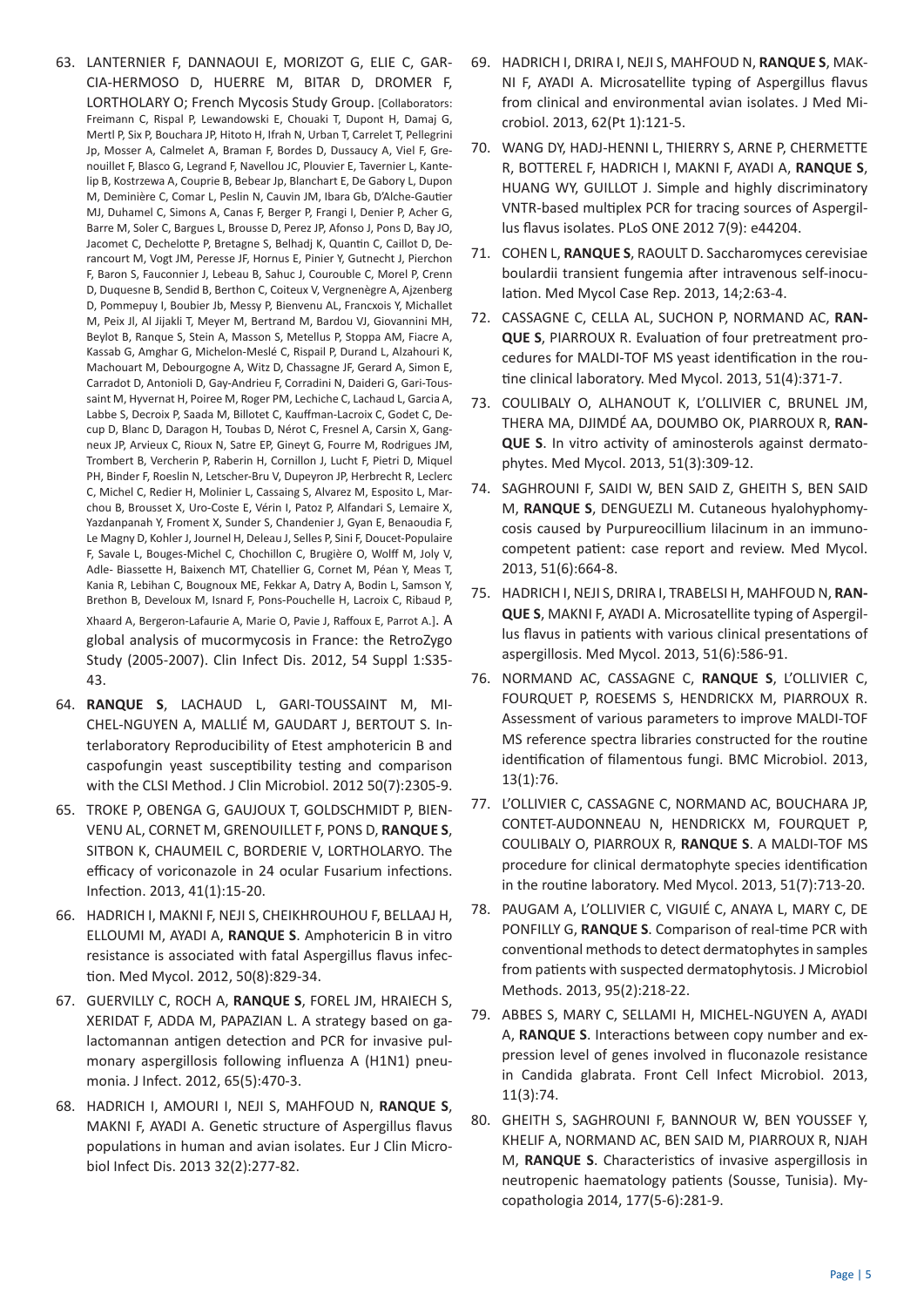- 81. NIARÉ-DOUMBO S, NORMAND A-C, DIALLO YL, DEMBELÉ AK, THERA MA, DIALLO D, PIARROUX R, DOUMBO O, **RAN-QUE S**. Preliminary study of the Fungal Ecology at the Haematology and Medical-Oncology ward in Bamako, Mali. Mycopathologia 2014, 178(1-2):103-9.
- 82. PÉNICAUD M, MICHEL J, BELENOTTI P, **RANQUE S**, VA-ROQUAUX A, GIOVANNI A, DESSI P. [Fungal sinusitis: report of two cases of indolent form of fungus usually invasive, up treatment and care]. Rev Laryngol Otol Rhinol (Bord). 2013, 134(3):149-52. French.
- 83. **RANQUE S**, NORMAND AC, CASSAGNE C, MURAT JB, BOURGEOIS N, DALLE F, GARI-TOUSSAINT M, FOURQUET P, HENDRICKX M, PIARROUX R. MALDI-TOF mass spectrometry identification of filamentous fungi in the clinical laboratory. Mycoses. 2014, 57(3):135–140.
- 84. ABBES S, AMOURI I, SELLAMI H, NEJI S, TRABELSI H, CHEIKHROUHOU F, MAKNI F, **RANQUE S**, AYADI A. Changes in genotype and fluconazole susceptibility of isolates from patients with Candida glabrata in Tunisia. Therapie. 2014, 69(5):449-455.
- 85. GAUTIER M, **RANQUE S**, NORMAND AC, BECKER P, PACKEU A, CASSAGNE C, L'OLLIVIER C, HENDRICKX M, PIARROUX R. MALDI-TOF mass spectrometry: revolutionising clinical laboratory diagnosis of mould infections. Clin Microbiol Infect. 2014; 20(12):1366-71.
- 86. PACKEU A, DE BEL A, L'OLLIVIER C, **RANQUE S**, DETANDT M, HENDRICKX M. Fast and accurate identification of dermatophytes by matrix-assisted laser desorption ionization-time of flight mass spectrometry: validation in the clinical laboratory. J Clin Microbiol. 2014, 52(9):3440-3.
- 87. BECKER P, DE BEL A, MARTINY D, **RANQUE S**, PIARROUX R, CASSAGNE C, DETANDT M, HENDRICKX M. Identification of filamentous fungi isolates by MALDI-TOF mass spectrometry: clinical evaluation of an extended reference spectra library. Medical Mycology, 2014, 52: 826–34.
- 88. DUCLOS G, DUMONT JC, **RANQUE S**, ZIELESKIEWICZ L, BRUDER N. Meningitis to Candida albicans at the adult, use of the new diagnosis methods. [French]. Ann Fr Anesth Reanim. 2014; 33(9-10):533-5.
- 89. HADRICH I, NEJI S, MAKNI F, AYADI A, ELLOUMI M, **RAN-QUE S**. Trailing or Paradoxical Growth of Aspergillus flavus upon exposure to caspofungin is independent from genotypes. J Med Microbiol. 2014; 63(Pt 12):1584-9.
- 90. LELIEVRE L, GARCIA-HERMOSO D, ABDOUL H, HIVELIN M, CHOUAKI T, TOUBAS D, MAMEZ AC, LANTIERI L, LORTHOL-ARY O, LANTERNIER F; FRENCH MYCOSIS STUDY GROUP. Posttraumatic mucormycosis: a nationwide study in France and review of the literature. Medicine (Baltimore). 2014; 93(24):395-404.
- 91. COULIBALY O, THERA MA, PIARROUX R, DOUMBO OK, **RANQUE S**. High dermatophyte contamination levels in hairdressing salons of a West African suburban community. Mycoses. 2015, 58: 65-68.
- 92. OLIVA A, FLORI P, HENNEQUIN C, DUBUS JC, REY-NAUD-GAUBERT M, CHARPIN D, VERGNON JM, GAY P, COLLY A, PIARROUX R, PELLOUX H, **RANQUE S**. Evaluation of the Aspergillus Western Blot IgG kit for the diagnosis of chronic aspergillosis. J Clin Microbiol. 2015; 53(1):248-54.
- 93. BENOUAGUENI S, **RANQUE S**, GACEMI KIRANE D. A non-polyenic antifungal produced by a Streptomyces yatensis strain isolated from Mellah Lake in El Kala, North-East of Algeria. J Mycol Med. 2015; 25(1):2-10.
- 94. DHIEB C, NORMAND AC, L'OLLIVIER C, GAUTIER M, VRANCKX K, EL EUCH D, CHAKER E, HENDRICKX M, DAL-LE F, SADFI N, PIARROUX R, **RANQUE S**. Comparison of MALDI-TOF mass spectra with microsatellite length polymorphisms in Candida albicans. J Mass Spectrom. 2015; 50(2):371-7.
- 95. COULIBALY O, THERA MA, KONÉ AK, SIAKA G, TRAORÉ P, DJIMDÉ AA, BRUNEL JM, GAUDART J, PIARROUX R, DOUMBO OK, **RANQUE S**. A Double-Blind Randomized Placebo-Controlled clinical trial of squalamine ointment for tinea capitis treatment. Mycopathologia. 2015; 179(3- 4):187-93.
- 96. ANANE S, AL-YASIRI MH, NORMAND AC, **RANQUE S**. Distribution of keratinophilic fungi in soil across Tunisia: A descriptive study and review of the literature. Mycopathologia. 2015; 180(1-2):61-8.
- 97. GAUTIER M, MICHEL J, NORMAND AC, CASSAGNE C, PIAR-ROUX R, **RANQUE S**. Cochliobolus hawaiiensis sinusitis, a tropical disease? A case report and review of the literature. Mycopathologia. 2015; 180(1-2):117-21.
- 98. GHEITH S, **RANQUE S**, BANNOUR W, BEN YOUSSEF Y, KHE-LIF A, BEN SAID M, NJAH M, SAGHROUNI F. Hospital environment fungal contamination and aspergillosis risk in acute leukaemia patients in Sousse (Tunisia). Mycoses. 2015; 58(6):337-42.
- 99. IRINYI L, SERENA C, GARCIA-HERMOSO D, ARABATZIS M, DESNOS-OLLIVIER M, VU D, CARDINALI G, ARTHUR I, NOR-MAND AC, GIRALDO A, DA CUNHA KC, SANDOVAL-DENIS M, HENDRICKX M, NISHIKAKU AS, DE AZEVEDO MELO AS, MERSEGUEL KB, KHAN A, ROCHA JA, SAMPAIO P, DA SIL-VA BRIONES MR, CARMONA E FERREIRA R, MUNIZ MM, CASTAÑÓN-OLIVARES LR, ESTRADA-BARCENAS D, CASSA-GNE C, MARY C, DUAN SY, KONG F, SUN AY, ZENG X, ZHAO Z, GANTOIS N, BOTTEREL F, ROBBERTSE B, SCHOCH C, GAMS W, ELLIS D, HALLIDAY C, CHEN S, SORRELL TC, PIARROUX R, COLOMBO AL, PAIS C, DE HOOG S, ZANCOPÉ-OLIVEIRA RM, TAYLOR ML, TORIELLO C, DE ALMEIDA SOARES CM, DELHAES L, STUBBE D, DROMER F, **RANQUE S**, GUARRO J, CANO-LIRA JF, ROBERT V, VELEGRAKI A, MEYER W. International Society of Human and Animal Mycology (ISHAM)-ITS reference DNA barcoding database-the quality controlled standard tool for routine identification of human and animal pathogenic fungi. Med Mycol. 2015; 53(4):313-37.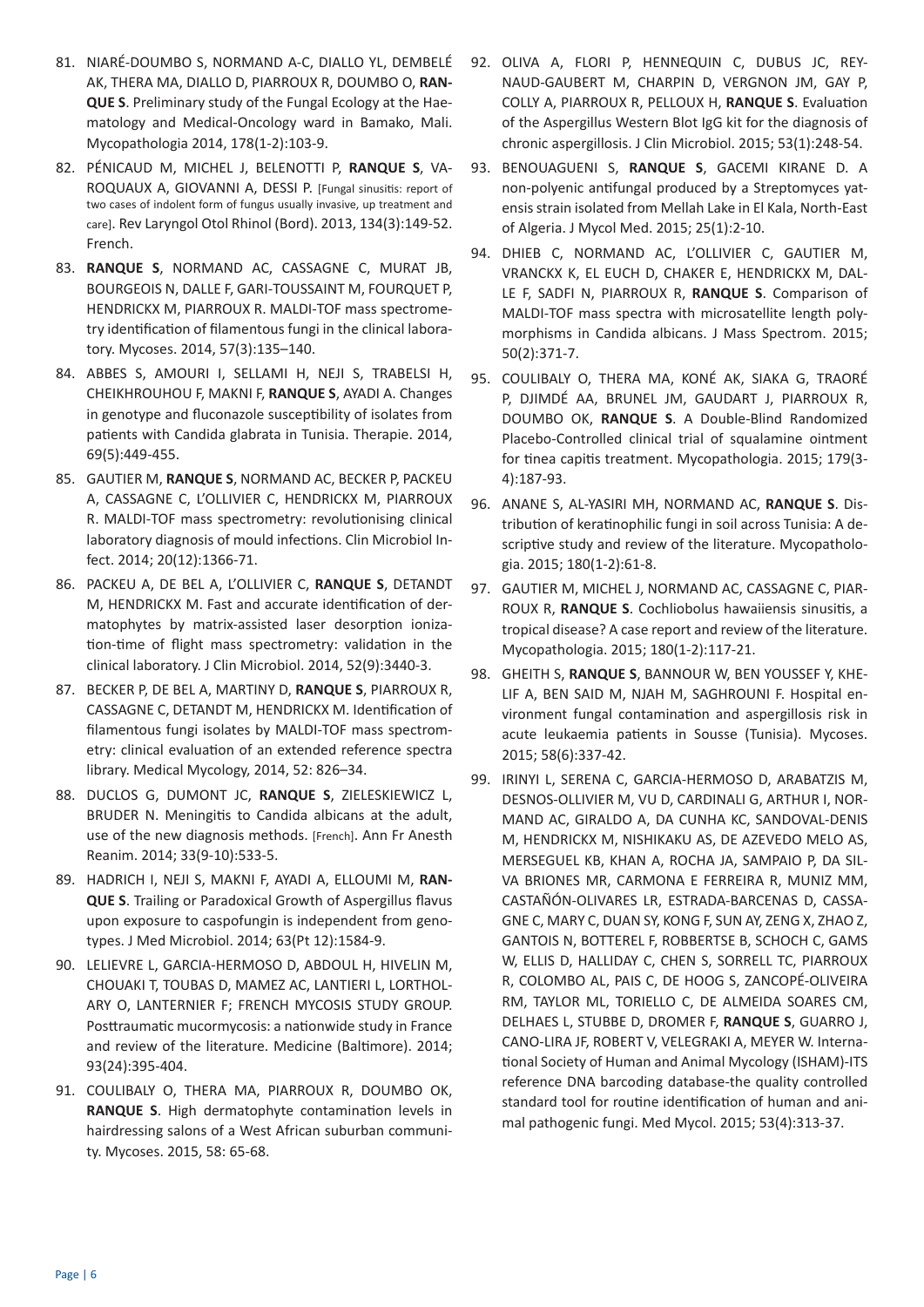- 100. CABANTOUS S, **RANQUE S**, POUDIOUGOU B, TRAORE A, BERBACHE S, VITTE J, BONGRAND P, DOUMBO O, DESSEIN AJ, ABEL L, MARQUET S. Genotype combinations of two IL4 polymorphisms influencing IL-4 plasma levels are associated with different risks of severe malaria in Malian population. Immunogenetics. 2015;67(5-6):283-8.
- 101. DHIEB C, NORMAND AC, AL-YASIRI M, CHAKER E, EL EUCH D, VRANCKX K, HENDRICKX M, SADFI N, PIARROUX R, **RAN-QUE S**. MALDI-TOF typing highlights geographical and fluconazole resistance clusters in Candida glabrata. Med Mycol. 2015; 53(5):462-9.
- 102. DUSSOUIL AS, ALLARDET-SERVENT J, DUNOGEANT L, GRAUER JL, **RANQUE S**, NASSER V. Disseminated histoplasmosis partially mimicking a dermatomyositis in a patient with rheumatoid arthritis. Br J Dermatol. 2015; 173(3):797- 800.
- 103. LANTERNIER F, POIREE S, ELIE C, GARCIA-HERMOSO D, BAK-OUBOULA P, SITBON K, HERBRECHT R, WOLFF M, RIBAUD P, LORTHOLARY O; FRENCH MYCOSIS STUDY GROUP [Collaborators: Dromer F, Hoinard D, Chretien F, Jouvion G, Maizel J, Chouaki T, Hunault M, Bouchara JP, Sirodot M, Gaillat J, Blanc X, Gobert Q, Leroy J, Legrand F, Navallou J, Grenouillet F, Million L, Blasco G, Malvy D, Accoceberry I, Ansart S, Moalic E, Reman O, Verdon R, Bonhomme J, Caillot D, Charles P, Chavanet P, Dalle F, Stahl J, Epaulard O, Thiebaut-Bertrand A, Cornet M, Guery B, Sendid B, Ferry T, Baudry T, Michallet M, Moutran M, Miailhes P, Bienvenu A, Faucher C, Gayet S, Ranque S, Jonquet O, Sterkers Y, Moreau P, Morio F, Roger PM, Dellamonica P, Gari-Toussaint M, Veinstein A, Saulnier J, Kauffmann C, Arvieux C, Bernard M, Gandemer V, Gangneux JP, Joly C, Pfister G, Veber B, Favennec L, Cazorla C, Raberin H, Letscher-Bru V, Sabou M, Alvarez M, Huynh A, Cassaing S, Giroux E, Dunand J, Naccache JM, Gardin C, Freynet O, Brun S, Azoulay E, Lacroix C, Raffoux E, Joly V, Chochillon C, Charpentier J, Paugam A, Rivaud E, Cahen P, Novara A, Dannaoui E, Cordonnier C, Mekontso Dessap A, Botterel F, Bretagne S, Anguel N, Angoulvant A, Suarez F, Lacaille F, Oualha M, Bougnoux ME, Combes A, Buffet P, Clair B, Dunand J, Maury E, Hennequin C, Tabone MD, Wyplosz B, Merad M, Mihaila L]. Prospective pilot study of high-dose (10 mg/kg/day) liposomal amphotericin B (L-AMB) for the initial treatment of mucormycosis. J Antimicrob Chemother. 2015;70(11):3116-23.
- 104. OUARGLI M, GACEMI-KIRANE D, MANSOURI R, AL YASIRI M, **RANQUE S**, ROUX V. Antifungal activity of Streptomyces sp. against environmental and clinical Cryptococcus spp. isolates. Journal of Chemical and Pharmaceutical Research, 2015, 7(10): 1019-1027
- 105. NORMAND AC, **RANQUE S**, CASSAGNE C, GAUDART J, SAL-LAH K, CHARPIN DA, PIARROUX R. Comparison of Air Impaction and Electrostatic Dust Collector Sampling Methods to Assess Airborne Fungal Contamination in Public Buildings. Ann Occup Hyg. 2016, 60(2):161-75.
- 106. GHEITH S, SAGHROUNI F, NORMAND AC, BANNOUR W, KHELIF A, PIARROUX R, BEN SAID M, NJAH M, **RANQUE S**. Microsatellite Typing of Aspergillus flavus Strains in a Tunisian Onco-hematology Unit. Mycopathologia. 2016, 181(3- 4):175-84.
- 107. MICHEL J, MAUBON D, VAROQUAUX DA, BOULZE C, NOR-MAND AC, RIGHINI CA, PIARROUX R, DESSI P, **RANQUE S**. Schizophyllum commune: an emergent or misdiagnosed fungal pathogen in rhinology? Med Mycol. 2016; 54(3):301-9.
- 108. CASSAGNE C, NORMAND AC, BONZON L, L'OLLIVIER C, GAUTIER M, JEDDI F, **RANQUE S**, PIARROUX R. Routine identification and mixed species detection in 6,192 clinical yeast isolates. Med Mycol. 2016, 54(3):256-65.
- 109. GAUTIER M, NORMAND AC, L'OLLIVIER C, CASSAGNE C, REYNAUD-GAUBERT M, DUBUS JC, BRÉGEON F, HEN-DRICKX M, GOMEZ C, **RANQUE S**, PIARROUX R. Aspergillus tubingensis: a major filamentous fungus found in the airways of patients with lung disease. Med Mycol. 2016; 54(5):459-70.
- 110. CASSAGNE C, NORMAND AC, L'OLLIVIER C, **RANQUE S**, PI-ARROUX R. Performance of MALDI-TOF MS platforms for fungal identification. Mycoses. 2016; 59(11):678-690.
- 111. COULIBALY O. KONE AK, NIARÉ-DOUMBO S, GOÏTA S, GAUDART J, DJIMDÉ AA, PIARROUX R, DOUMBO OK, THERA MA, **RANQUE S**. Dermatophytosis among Schoolchildren in Three Eco-climatic Zones of Mali. PLoS Negl Trop Dis. 2016; 10(4): e0004675. doi:10.1371/journal. pntd.0004675.
- 112. COGLIATI M, D'AMICIS R, ZANI A, MONTAGNA MT, CAGGIA-NO G, DE GIGLIO O, BALBINO S, DE DONNO A, SERIO F, SUSEVER S, ERGIN C, VELEGRAKI A, ELLABIB MS, NARDO-NI S, MACCI C, OLIVERI S, TROVATO L, DIPINETO L, RICK-ERTS V, MCCORMICK-SMITH I, AKCAGLAR S, TORE O, MLI-NARIC-MISSONI E, BERTOUT S, MALLIE M, MARTINS MD, VENCA AC, VIEIRA ML, SAMPAIO AC, PEREIRA C, GRISEO G, ROMEO O, **RANQUE S**, AL-YASIRI MH, KAYA M, CERIKCIOG-LU N, MARCHESE A, VEZZULLI L, ILKIT M, DESNOS-OLLIVIER M, PASQUALE V, KOREM M, POLACHECK I, SCOPA A, MEYER W, FERREIRA-PAIM K, HAGEN F, THEELEN B, BOEKHOUT T, LOCKHART SR, TINTELNOT K, TORTORANO AM, DROMER F, VARMA A, KWON-CHUNG KJ, INACIO J, ALONSO B, COLOM MF. Environmental distribution of Cryptococcus neoformans and Cryptococcus gattii around the Mediterranean basin. FEMS Yeast Res. 2016,16(4): pii: fow045. PubMed PMID: 27188887.
- 113. GAUTIER M, NORMAND AC, **RANQUE S**. Previously unknown species of Aspergillus. Clin Microbiol Infect. 2016; 22:662-9.
- 114. BOUGNOUX ME, DANNAOUI E, ACCOCEBERRY I, ANGOUL-VANT A, BAILLY E, BOTTEREL F, CHEVRIER S, CHOUAKI T, CORNET M, DALLE F, DATRY A, DUPUIS A, FEKKAR A, GANGNEUX JP, GUITARD J, HENNEQUIN C, LEGOVIC Y, LE PAPE P, MAUBON D, **RANQUE S**, SAUTOUR M, SENDID B, CHANDENIER J. Multicenter comparison of the Etest® and EUCAST for antifungal susceptibility testing of Candida isolates to micafungin. Antimicrob Agents Chemother. 2016; 60(8):5088-91.
- 115. NABET C, DOUMBO S, JEDDI F, KONATÉ S, MANCIULLI T, FOFANA B, L'OLLIVIER C, CAMARA A, MOORE S, **RANQUE S**, THÉRA MA, DOUMBO OK, PIARROUX R. Genetic diversity of Plasmodium falciparum in human malaria cases in Mali. Malar J. 2016; 15:353. doi: 10.1186/s12936-016-1397-0. PubMed PMID: 27401016.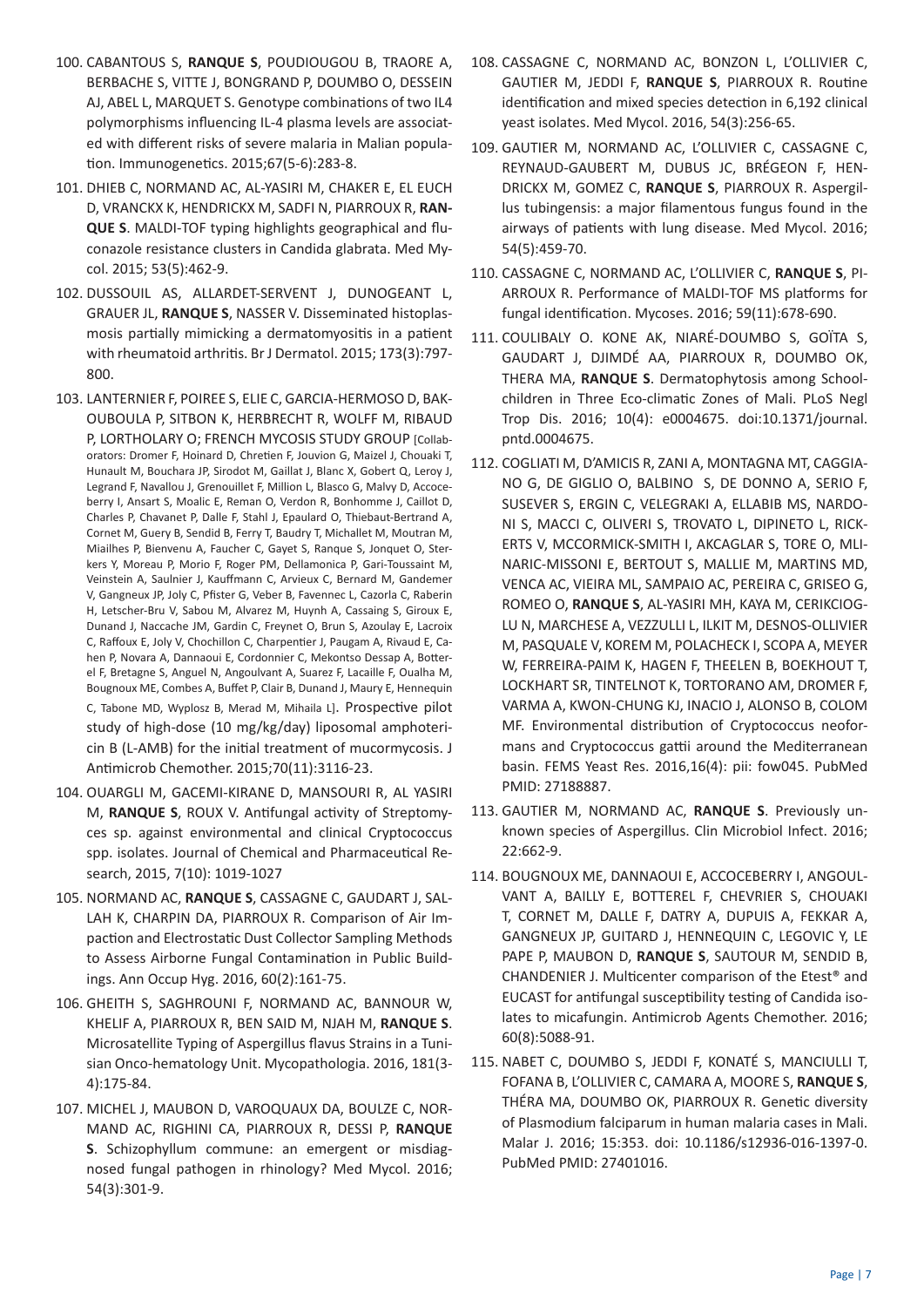- 116. AL-YASIRI MH, NORMAND AC, L'OLLIVIER C, LACHAUD L, BOURGEOIS N, REBAUDET S, PIARROUX R, MAUFFREY JF, **RANQUE S**. Opportunistic fungal pathogen Candida glabrata circulates between humans and yellow-legged gulls. Sci Rep. 2016; 6:36157.
- 117. L'OLLIVIER C, **RANQUE S**. MALDI-TOF-Based Dermatophyte Identification. Mycopathologia. 2016; 182(1-2):183-192.
- 118. Al-YASIRI MH, NORMAND AC, PIARROUX R, **RANQUE S**, MAUFFREY JF. Gut yeast communities in Larus michahellis from various breeding colonies. Med Mycol. 2016; Oct 4. pii: myw088. [Epub ahead of print] PubMed PMID: 27703020.
- 119. AL-HATMI AM, NORMAND AC, **RANQUE S**, PIARROUX R, DE HOOG GS, MELETIADIS J, MEIS JF. Comparative Evaluation of Etest, EUCAST and CLSI methods for amphotericin B, voriconazole and posaconazole against clinically relevant Fusarium species. Antimicrob Agents Chemother. 2016; 61(1). pii: e01671-16.27795379.
- 120. COGLIATI M, D'AMICIS R, ZANI A, MONTAGNA MT, CAG-GIANO G, DE GIGLIO O, BALBINO S, DE DONNO A, SERIO F, SUSEVER S, ERGIN C, VELEGRAKI A, ELLABIB MS, NAR-DONI S,MACCI C, OLIVERI S, TROVATO L, DIPINETO L, RICK-ERTS V, MCCORMICK-SMITH I, AKCAGLAR S, TORE O, MLI-NARIC-MISSONI E, BERTOUT S, MALLIÉ M, MARTINS MD, VENCÀ AC, VIEIRA ML, SAMPAIO AC, PEREIRA C, CRISEO G, ROMEO O, **RANQUE S**, AL-YASIRI MH, KAYA M, CERIKCIOG-LU N, MARCHESE A, VEZZULLI L, ILKIT M, DESNOS-OLLIVIER M, PASQUALE V, KOREM M, POLACHECK I, SCOPA A, MEYER W, FERREIRA-PAIM K, HAGEN F, THEELEN B, BOEKHOUT T, LOCKHART SR, TINTELNOT K, TORTORANO AM, DROMER F, VARMA A, KWON-CHUNG KJ, INÁCIO J, ALONSO B, CO-LOM MF. Environmental distribution of Cryptococcus neoformans and C. gattii around the Mediterranean basin. FEMS Yeast Res. 2016; 16(7). pii: fow086. PubMed PMID: 27789540.
- 121. NORMAND AC, CASSAGNE C, GAUTIER M, BECKER P, **RAN-QUE S**, HENDRICKX M, PIARROUX R. Decision criteria for MALDI-TOF MS-based identification of filamentous fungi using commercial and in-house reference databases. BMC Microbiol. 2017;17(1):25.
- 122. MICHEL J, RADULESCO T, MANCINI J, PAGANELLI A, VA-ROQUAUX A, ADALIAN P, **RANQUE S**, DESSI P. Maxillary sinus volume: new physiopathological data in fungal ball genesis? A retrospective study. Clin Otolaryngol. 2016. doi:10.1111/coa.12813. [Epub ahead of print] PubMed PMID: 28004496.
- 123. DIALLO A, MICHAUD C, TABIBOU S, RAZ M, FERNANDEZ C, LEPIDI H, FOURNIER PE, STEIN A, **RANQUE S**, SENG P. Arthrocladium fulminans arthritis and osteomyelitis. Am J Trop Med Hyg. 201796(3):698-700.
- 124. AL-YASIRI MH, NORMAND AC, MAUFFREY JF, **RANQUE S**. Anthropogenic impact on environmental filamentous fungi communities along the Mediterranean littoral. Mycoses. 2017. doi: 10.1111/myc.12612. [Epub ahead of print] PubMed PMID: 28276198.
- 125. ILAHI A, HADRICH I, GOUDJIL S, KONGOLO G, CHAZAL C, LÉKÉ A, AYADI A, CHOUAKI T, **RANQUE S**. Molecular epidemiology of a Malassezia pachydermatis neonatal unit outbreak. Med Mycol. 2017 Mar 24. doi: 10.1093/mmy/ myx022. [Epub ahead of print] PubMed PMID: 28371911.
- 126. CARSIN A, ROMAIN T, **RANQUE S**, REYNAUD-GAUBERT M, DUBUS JC, MÈGE JL, VITTE J. Aspergillus fumigatus in cystic fibrosis: an update on immune interactions and molecular diagnostics in ABPA. Allergy. 2017 17. doi: 10.1111/ all.13204. [Epub ahead of print] Review. PubMed PMID: 28513848.
- 127. NORMAND AC, PIERRE BECKER P, GABRIEL F, CASSAGNE C, ACCOCEBERRY I, GARI-TOUSSAINT M, HASSEINE L, DE GEYTER D, PIÉRARD D, SURMONT I, DJENAD F, DONNA-DIEU JL, PIARROUX M, **RANQUE S**, HENDRICKX M, PIAR-ROUX R. Online identification of fungi using MALDI-TOF mass spectrometry: validation of a new web application. J Clin Microbiol. 2017; 55(9):2661-2670.
- 128. AL-HATMI AMS, BONIFAZ A, **RANQUE S**, DE HOOG GS, VER-WEIJ PE, MEIS JF. Current antifungal treatment of fusariosis. Int J Antimicrob Agents. 2017. pii: S0924-8579(17)30266- 2. doi: 10.1016/j.ijantimicag.2017.06.017. [Epub ahead of print] PubMed PMID: 28705676
- 129. COULIBALY O, L'OLLIVIER C, PIARROUX R, **RANQUE S**. Epidemiology of human dermatophytoses in Africa. Med Mycol. 2017. doi: 10.1093/mmy/myx048. [Epub ahead of print] PubMed PMID: 28992062.
- 130. LAGIER JC, DRANCOURT M, CHARREL R, BITTAR F, LA SCO-LA B, **RANQUE S**, RAOULT D. Many More Microbes in Humans: Enlarging the Microbiome Repertoire. Clin Infect Dis. 2017;65(suppl\_1):S20-S29. doi: 10.1093/cid/cix404. PubMed PMID: 28859350.
- 131. LAROCHE M, BÉRENGER JM, DELAUNAY P, CHARREL R, PRADINES B, BERGER F, **RANQUE S**, BITAM I, DAVOUST B, RAOULT D, PAROLA P. Medical Entomology: A Reemerging Field of Research to Better Understand Vector-Borne Infectious Diseases. Clin Infect Dis. 2017; 15;(65 suppl\_1):S30-S38. doi: 10.1093/cid/cix463. PubMed PMID: 28859353.
- 132. COGLIATI M, PUCCIANTI E, MONTAGNA MT, DE DONNO A, SUSEVER S, ERGIN C, VELEGRAKI A, ELLABIB MS, NARDONI S, MACCI C, TROVATO L, DIPINETO L, RICKERTS V, AKCAGLAR S, MLINARIC-MISSONI E, BERTOUT S, VENCÀ ACF, SAMPAIO AC, CRISEO G, **RANQUE S**, CERIKCIOGLU N, MARCHESE A, VEZZULLI L, ILKIT M, DESNOS-OLLIVIER M, PASQUALE V, POLACHECK I, SCOPA A, MEYER W, FERREIRA-PAIM K, HA-GEN F, BOEKHOUT T, DROMER F, VARMA A, KWON-CHUNG KJ, INÁCIO J, COLOM MF. Fundamental niche prediction of the pathogenic yeasts Cryptococcus neoformans and Cryptococcus gattii in Europe. Environ Microbiol. 2017 Sep 11. doi: 10.1111/1462-2920.13915. [Epub ahead of print] PubMed PMID: 28892309.